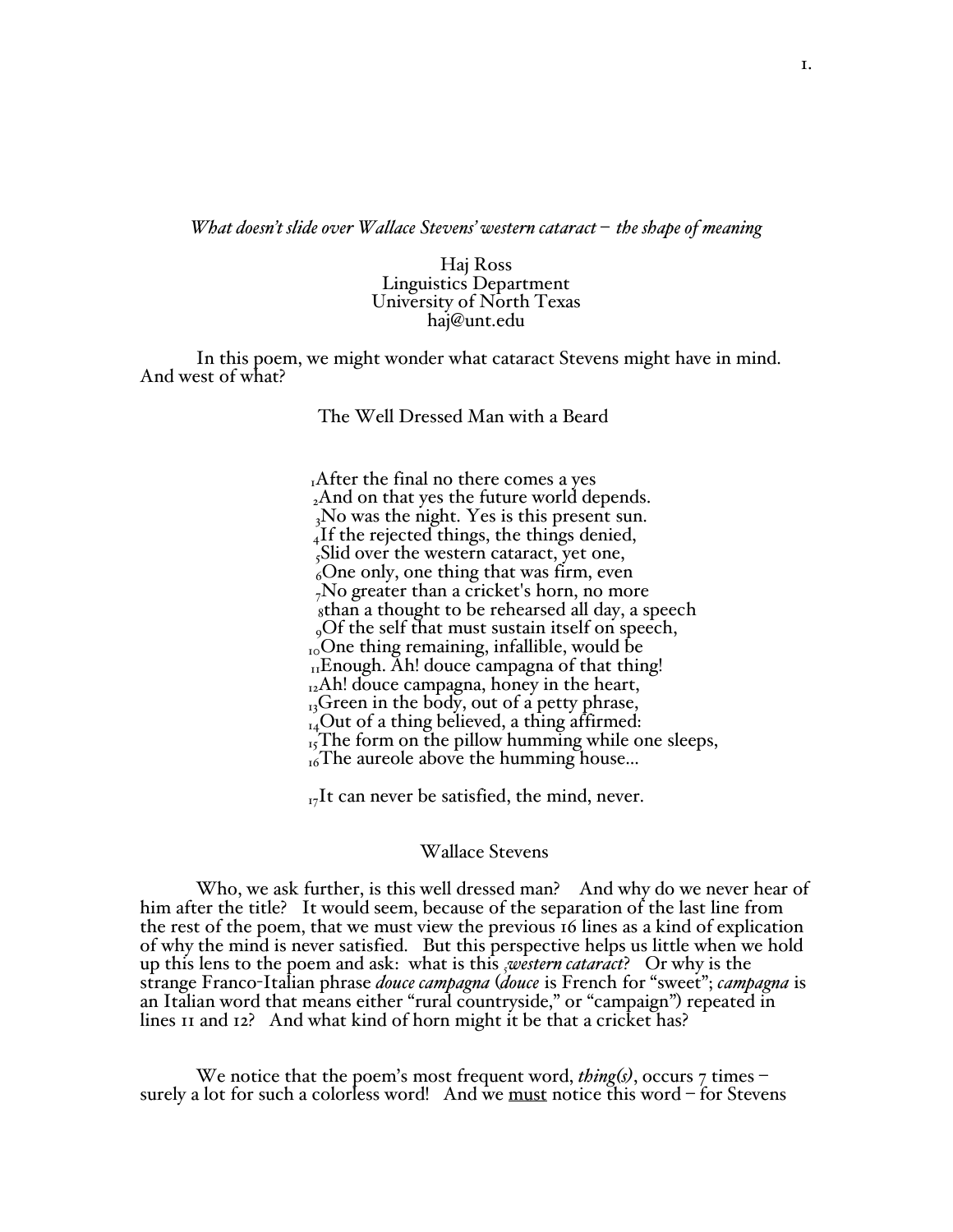has put it twice on one line, four lines from the beginning of the poem, and twice on another line, four lines from the end. And the first two of these highlighted *thing(s)* are both modified by negative past participles, while the last two are modified by two positive ones, echoing the *no* and *yes* of the polarizing first line. The starkness of these first-presented oppositions – *past / future*; *negative / positive*; *that / this*: *dark / light* – may open a possibility that an unexpressed *eastern* opposes the enigmatic *western*. We note that six of the seven *thing(s)* form an ovoid shape around the seventh: *one thing that was firm* – surely the poem's semantically central occurrence, an assertion that is strengthened by the fact that this centered *thing* is preceded by *one*, as is the *thing* on line 10 – where both of these occurrences are followed by modifiers which are roughly synonymous here: *that was firm* ≈ *remaining, infallible*. We conclude, tentatively, then, that the spatial placement of the poem's words may be trying to tell us something. There may be a connection between this ovoid shape and some other part of the poem's experience. I speak here of "experience," preferring to leave unmentioned what the poem may be meaning (which is not to say that meaning is not a part of experience). But if we were to ask a child what the meaning of going to the beach was for her, or what the rollercoaster had "meant," we would get a strange look. Rightly so  $-\rho$  poems, and the poets who write them, are aiming for the same category of life that we "have" (a word as flabby as "mean") when we are in love, or when our friend dies, or we become a parent for the first time. There has been entirely too much emphasis on the meaning of literature. Yes, words do mean, but they also sound, and they also bring images sometimes, and associations, and the work of verbal art has the enviable task of getting into the air all of these balls at once, not just the first one. Let us resee meaning as but one of the team of four mustangs pulling swiftly our poetic chariot! (Sorry)

Irresistibly, then, we are led to muse on an even greater mystery: the positioning of the French adjective for "sweet" before the Italian word for "open country," or "campaign": *douce campagna*. This baffling phrase repeats – it slides to the left, earlier as it repeats, as we move from line 11 to line 12. There are at least six other sliding repeaters – all going to the left, which would be westward, if the top of the poem is pointing north . . .

But the *western* might refer to Western thought, the *cataract* to the busyness of mind (expressed explicitly in the last line), contrasting with the stillness of the deep ocean of the more contemplative Eastern thought. This interpretation is helped by the visual rhyme of <sup>16</sup>*aureole* with the halo of the six *thing(s*): the circle is one of Jung's archetypes for soul, a word which we might expect to find, given the cooccurrence of the other three of the cosmic tetrad - <sup>12</sup>*heart*, <sup>13</sup>*body*, and finally  $I_1$ *mind.* 

There is anyway a strong fourness to the poem: the first 16 lines seem to be parsable into four quatrains,  $A, B, C, D$ . A's four lines all have 10 syllables; B's first and last (lines  $\zeta$  and 8) have 11, while the interior lines stay at 10; C starts with a pair of 11's and ends with a pair of 10's; and D alternates  $-$  11 / 10 / 11 / 10. This exhausts the ways of symmetrically pairing four elements. The external quatrains, <sup>A</sup> and D, exhibit lines which break neatly into two

parts, one of which having six syllables, the other variously four or five, as we see in  $\overline{u}$ ) [the type of punctuation which occurs between the line-parts is indicated; '/' indicates the absence of punctuation]: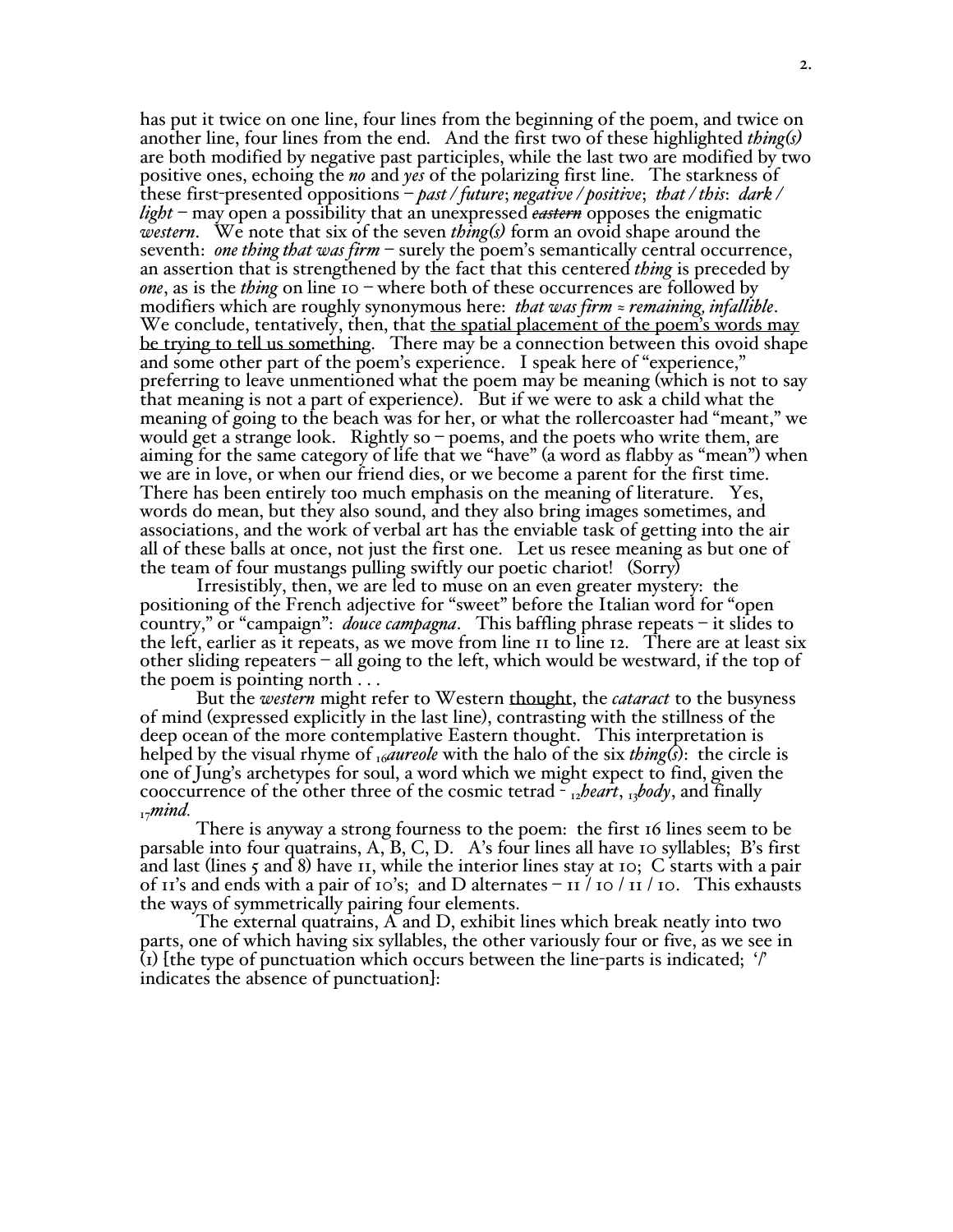| $\rm (I)$ | A:             | line $r -$<br>line $2 -$<br>line $3 -$<br>line $4 -$     | 6/4<br>4/6<br>4.6<br>6,4   | Total: 10<br>Total: 10<br>Total: 10<br>Total: 10 | a<br>a<br>a<br>a  |
|-----------|----------------|----------------------------------------------------------|----------------------------|--------------------------------------------------|-------------------|
|           | $\mathbf{D}$ : | line $13 -$<br>line $14 -$<br>line $15 -$<br>line $16 -$ | 5, 6<br>6,4<br>6, 5<br>4,6 | Total: II<br>Total: 10<br>Total: II<br>Total: 10 | b.<br>a<br>b<br>a |

I see this fouring as rhyming with the fourness of heart-body-mind-soul. But we can't just let the middle two quatrains slide by without saying anything about them, no can we?

| $\rm _{(2)}$ | B: |          |                                                                                                                           |
|--------------|----|----------|---------------------------------------------------------------------------------------------------------------------------|
|              |    |          | line 5 - 9, 2 Total: 11 b<br>line 6 - $\begin{bmatrix} 9 & 2 \\ 3 & 5 \end{bmatrix}$ , 2 (???) Total: 10 a                |
|              |    | line $7$ | Total: 10 a<br>8, 2                                                                                                       |
|              |    | line 8   | $-9,2$<br>Total: II                                                                                                       |
|              | C. | line 9   | $-$ 3/[6/2] AND EQUALLY[3/6]/2 Wotta line! b                                                                              |
|              |    |          | line $\overline{10}$ = $\overline{5}$ , $\overline{4}$ , $\overline{2}$ Total: II                                         |
|              |    |          | line $\overline{I}I$ = $\overline{2}$ . $\overline{I}I$ $\overline{7}$ AND EQUALLY 2 . $\overline{I}I$ 8! Wotta line! a/b |
|              |    | line 12  | $ I: [4, 5]$ AND EQUALLY $I: [5, 5]$ Wotta lines!b/a                                                                      |
|              |    |          |                                                                                                                           |

And let's not forget

E. line  $17 - [8, 2], 2$  Total:  $12$  [!!] Line King! c?  $\Omega$ ??

Below, I have superimposed upon the poor poem a colored diagram of the relationships I have been speaking of.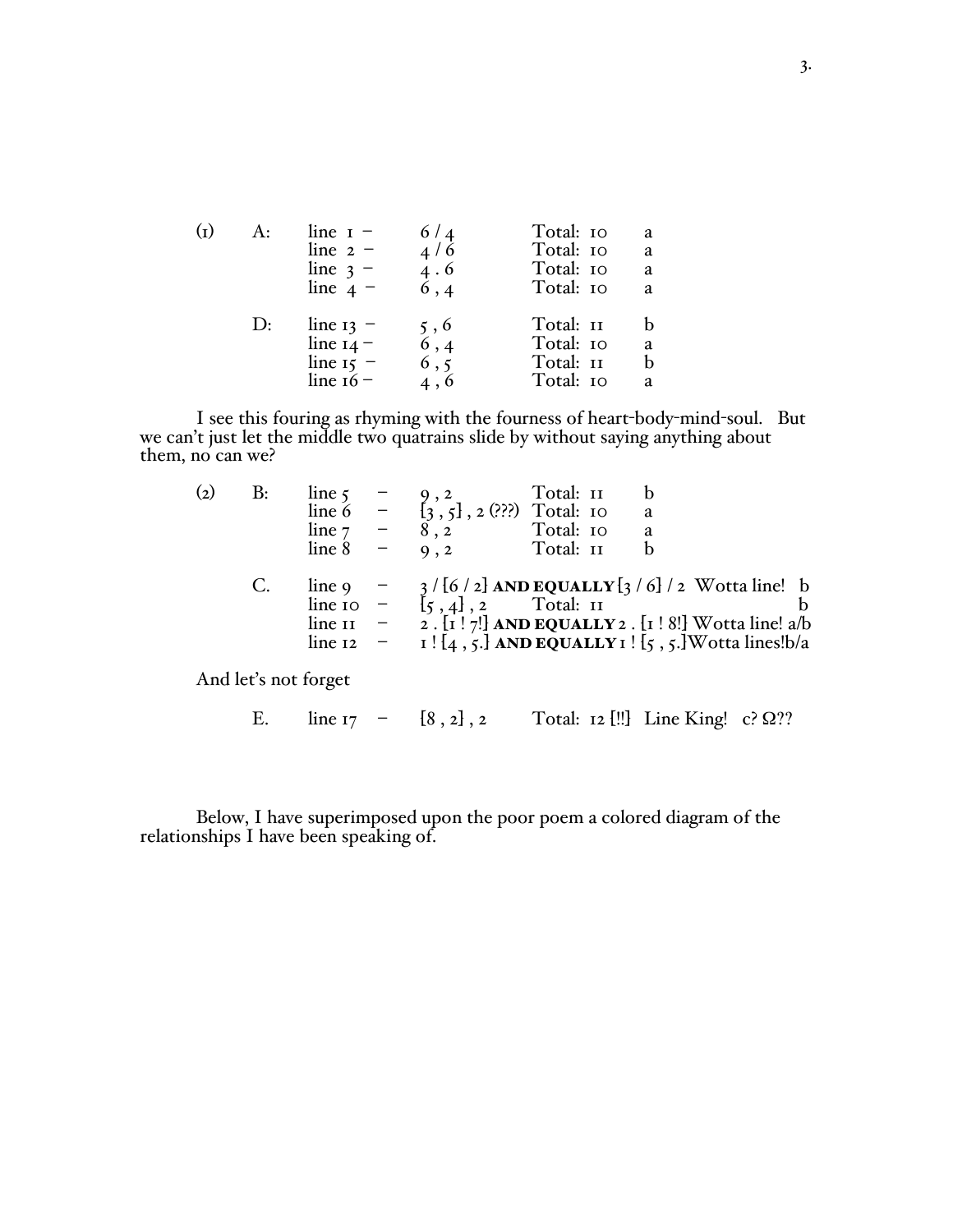The Well Dressed Man with a Beard

| $_{I}$ After the final no there comes a yes                     |  |  |  |  |  |
|-----------------------------------------------------------------|--|--|--|--|--|
| 2And on that yes the future world depends.                      |  |  |  |  |  |
| $\sqrt{\frac{1}{2}}$ We was the night. Yes is this present sun. |  |  |  |  |  |
| Alf the rejected things, the things denied,                     |  |  |  |  |  |
| Slid over the western cataract, yet one                         |  |  |  |  |  |
| 60 ne only, one thing that was firm, even                       |  |  |  |  |  |
| No greater than a cricket's horn, no more                       |  |  |  |  |  |
| sthan a thought to be rehearsed all day, a speech               |  |  |  |  |  |
| Of the self that must sustain itself on speech,                 |  |  |  |  |  |
| <sub>10</sub> One thing remaining, infallible, would be         |  |  |  |  |  |
| <sub>II</sub> Enough. Ah! douce campagna of that thing!         |  |  |  |  |  |
| <sub>12</sub> Ah! douce campagna, honey in the heart,           |  |  |  |  |  |
| $_{13}$ Green in the body, out of a petty phrase,               |  |  |  |  |  |
| 14 Out of a thing believed, a thing affirmed:                   |  |  |  |  |  |
| $_{15}$ The form on the pillow humming while one sleeps,        |  |  |  |  |  |
| $_{16}$ The aureole above the humming house                     |  |  |  |  |  |

 $_{17}$ It can never be satisfied, the mind, never.

There is one thing in this diagram which I have not mentioned yet: the boxed central line – *Of the self that must sustain itself on speech.* Whether or not it is true that all poems are self-referential, that every poem writes about the difficulty of writing, I see this one as doing this self-reflexion big time. This poem is for me perhaps more than anything like a ticket to ride the rollercoaster of Stevens' great *kokoro / shin*, two words we can find in Japanese and Chinese, respectively, which refer to the one concept which in English we must (Westernly) hyphenate into the tetragloss heartspiritmindbody, or perhaps, pushing it, into

```
s b
   p o
 m i n d
h e a r t y
   i
```